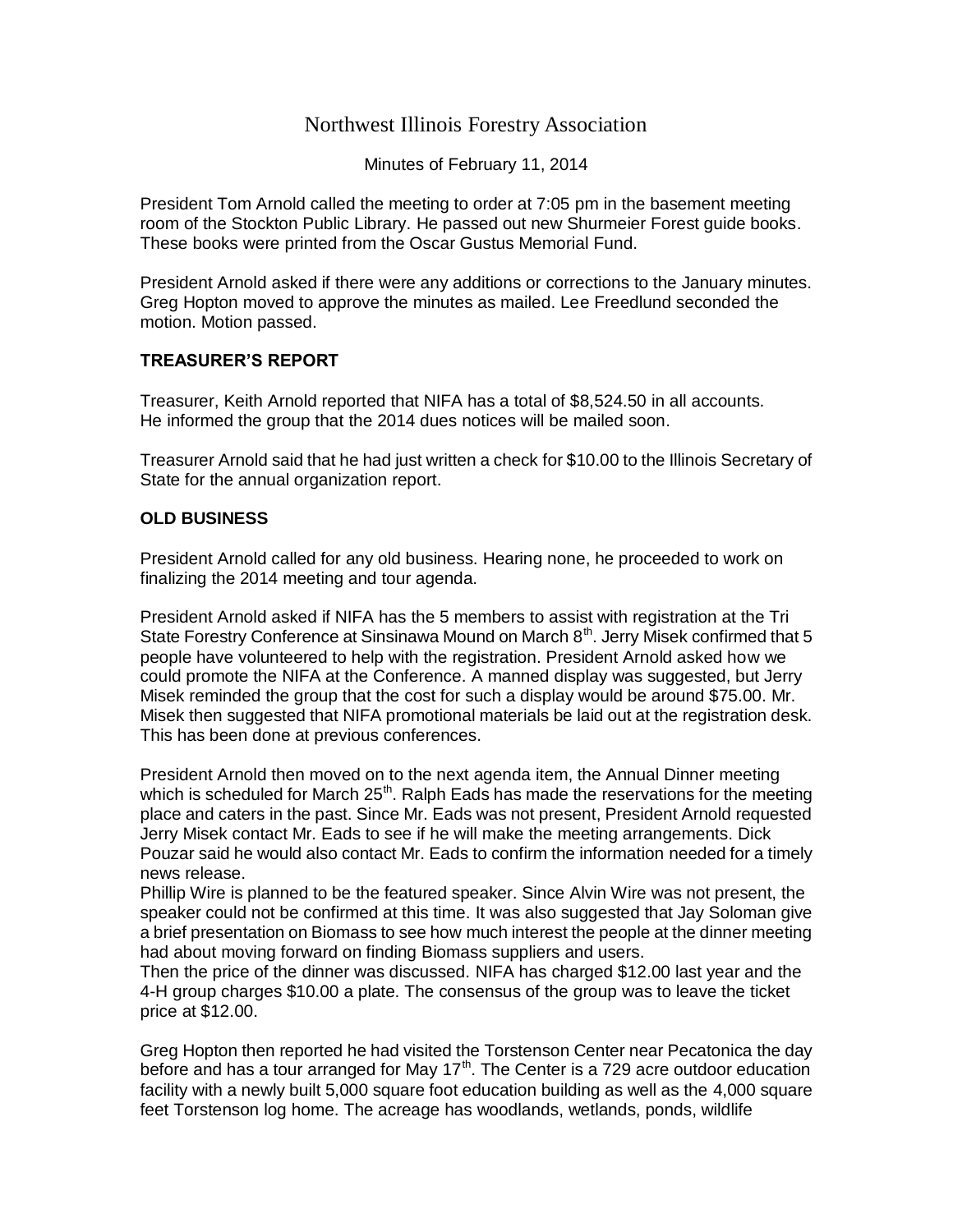plantings, and cropland.

June  $7<sup>th</sup>$  is scheduled as the next tour at the Wapello natural area south of Hanover. A 26 acre tree planting completed in 2013 will be the main focus of the tour. Wapello is managed by the Jo Daviess Conservation Foundation. Greg Hopton reported that he is trying to arrange a short tour of Jon Kelly's tree nursery which is right next to Wappello parking lot. We could tour Kelly's business right before or a just after the Wappelo tour.

Dick Pouzar reported on the July tour planned at the Xylem facility north of Cordova. Dick questioned the group about what they would want to see on the tour. The general response from the group was they wanted to see the wood based products and services. Mr. Pouzar will arrange a Saturday tour of the facility.

There wasn't a planned activity for August, but President Arnold suggested a meeting with the 2 man "Strike Force" that is working in our area. We could learn what they do and some of the controls they use to remove invasive species. President Arnold will contact them about setting up an August meeting.

Jerry Misek reported that he has set up a September  $20<sup>th</sup>$  tour of the Lee Luebke Tree Farm south of Stockton. Lee has both planted trees and native woodlands with a good trail system for management activities. He has also had a recent Walnut harvest.

October was set aside for viewing an area with a recent tree harvest. It is expected that either Jeff Harris or Kevin Oetken can suggest a site for this tour. Someone brought up the possibility of having the tour at the Camp Lost Horizons, the Girl Scout Camp near Hanover, since they are presently having an extensive tree harvest.

November, December and January are set aside for business meetings.

At a previous meeting, Dick Pouzar discussed the possibility of changing the host of the NIFA website to Wild Apricot. That is the same web host that the Illinois Forestry Association has for their web site and it is easy to post items to or make changes. The cost of the new web host would be about \$270.00 per year. Our present web host costs about \$70.00 When asked if the new web host would be easier for him to keep current, Mr. Pouzar replied yes. He also stated that sooner or later we would have to make a change of the web host because of computer requirements.

Kevin Cahill moved to switch our web host to Wild Apricot. Lee Freedlund seconded the motion. The motion passed.

## **NEW BUSINES**

Jerry Misek told the group that NIFA does not have a logo. He suggested that we hold a contest for the school students to develop a logo and award a prize to the winning entry. Much discussion followed. The outcome of the discussion was that President Arnold appointed a committee to work on this idea. He appointed Jerry Misek, Kevin Cahill, and Greg Hopton to the committee.

President Arnold called for any more new business. Hearing none, he asked for a motion to adjourn. Dick Pouzar moved to adjourn the meeting. Greg Hopton seconded the motion. The motion carried and the business meeting was adjourned at 8:10.